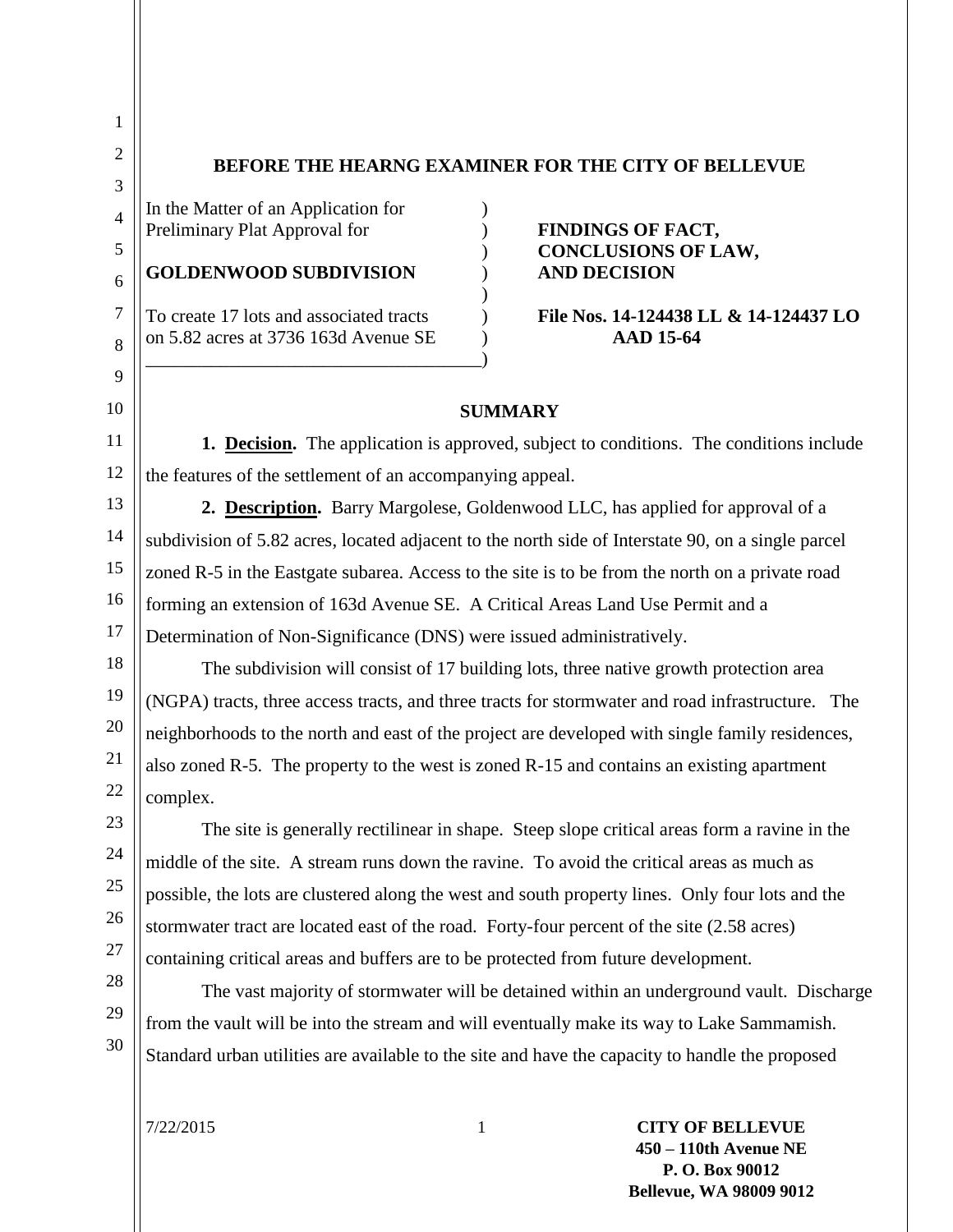1 2 3 4 development. Traffic generated will not warrant mitigation except for payment of impact fees and installation of standard road improvements within the site. Each lot can be developed without the need for a variance. The project as, conditioned, meets the code requirements for a Preliminary Conservation Subdivision.

5 6 7 8 9 **3. Procedure.** The application was filed on February 12, 2014. Notice of the application was made in the manner required by law on March 13, 2014. A public meeting was held on March 20, 2014. Comments received focused on traffic, drainage, environmental hazards and stream/stormwater. These concerns were thoroughly addressed by Staff in its review and report.

10 11 12 13 14 15 The construction of the road will be the primary cause of all critical areas disturbance. The modifications proposed were administratively approved, consistent with the Critical Areas Ordinance. Environmental review under the State Environmental Policy Act (SEPA) resulted in the issuance of a Determination of Non-Significance (DNS) on May 28, 2015. An appeal of these two administrative approvals was settled by the parties and the conditions of the settlement are reflected in the conditions of approval herein.

16 17 18 19 20 The public hearing was held after due notice on June 18, 2015, with a hearing session on the appeals scheduled for late July. However, on July 8, 2015, upon notice that appellants and the applicant had resolved their differences, the Examiner issued an order cancelling the July hearing session and undertaking to issue a decision within 10 days. On July 9, 2015, the City provided a letter in general approve the settlement. This letter has been included in the record.

At the hearing, the City was represented by Reilly Pitman, Associate Planner, and Catherine Drews, Legal Planner. Duana Kolouskova, Attorney at Law, represented the applicant. Jacqueline Rudasics appeared pro se for the appellants. Testimony was heard from the City and the applicant and his consultants. Public testimony was presented by four citizens.

The following exhibits were admitted:

(Unnumbered) The City's official file

(1) Hard copy of City's Power Point presentation.

(2) Email from Steve Rudasics to Reilly Pittman, dated June 18, 2015.

(3) Email of Reilly Pittman to Jackie Rudasics, dated June 17, 2015.

29 30

21

22

23

24 25

26

27

28

7/22/2015 2 **CITY OF BELLEVUE**-2- **450 – 110th Avenue NE P. O. Box 90012 Bellevue, WA 98009 9012**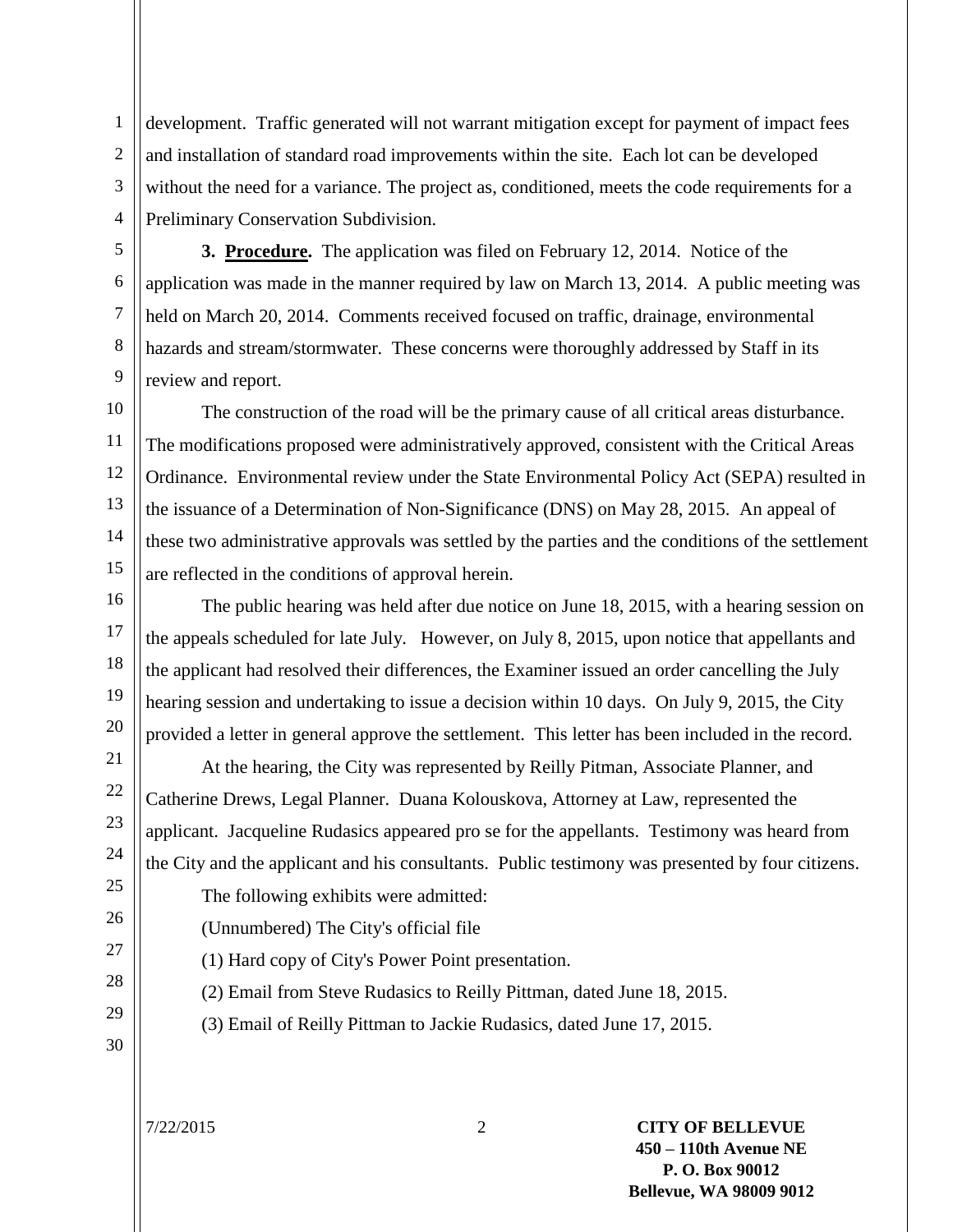1 2 (4) Photographs showing proximity of proposed plat to the residence at 16419 SE 39th Place and other homes in the vicinity.

3

(5) Preliminary Storm Drainage Report for Goldenwood prepared by Core Design, Inc.

4 5 6 (6) Email of Barry Margolese to Jackie Rudasics and Phyllis Nilson, dated June 27, 2015, setting forth plat modifications the Applicant tentatively agrees to, with a drawing attached entitled "Goldenwood, Neighborhood Amendment."

7 8 (7) Email from Reilly Pittman to Barry Margolese, dated June 29, 2015, responding to the tentative settlement.

9 10 (8) Letter from Steve and Jackie Rudasics to Hearing Examiner, dated July 6, 2015, setting forth conditions proposed for incorporation into the Examiner's decision.

11 12 (9) Email from Duana Kolouskova, Attorney at Law, to Margolese and the Rudasics, dated July 6, 2015, stating that the settlement conditions proposed could be fulfilled.

13 14 (10) Letter from Catherine Drews, Legal Planner, to Hearing Examiner, dated July 9, 2015, providing the City's comments on the Rudasics' proposal.

15 16 Exhibits 5 through 10 were added to the record after the hearing. Based on the record, the following is entered:

17 18

19 20

21 22

23

24

29

30

## **FINDINGS OF FACT**

1. The factual matters set forth in the foregoing Summary are adopted by the Examiner as findings.

2. The project site is undeveloped. It is primarily covered with forest. The slope is from south to north, away from I-90. The stream within the ravine is a Type N- Stream which drains to the north away from the freeway. Steep slopes of 40 percent or greater form the sides of the ravine. Approval is subject to the Conservation Subdivision requirements because a portion of the property is within the Critical Areas Overlay District.

25 26 27 28 3. The Conservation Subdivision provisions allow reduction of required lot area setbacks and provides alternative calculation of lot coverage and impervious surface in order to consolidate development away from critical areas. The requirements and dimensions for this type of subdivision are met by the project.

4. The majority of modifications of critical areas and buffers will result from the proposed private access road and its construction. Road access onto the site will require

7/22/2015 3 **CITY OF BELLEVUE**-3- **450 – 110th Avenue NE P. O. Box 90012 Bellevue, WA 98009 9012**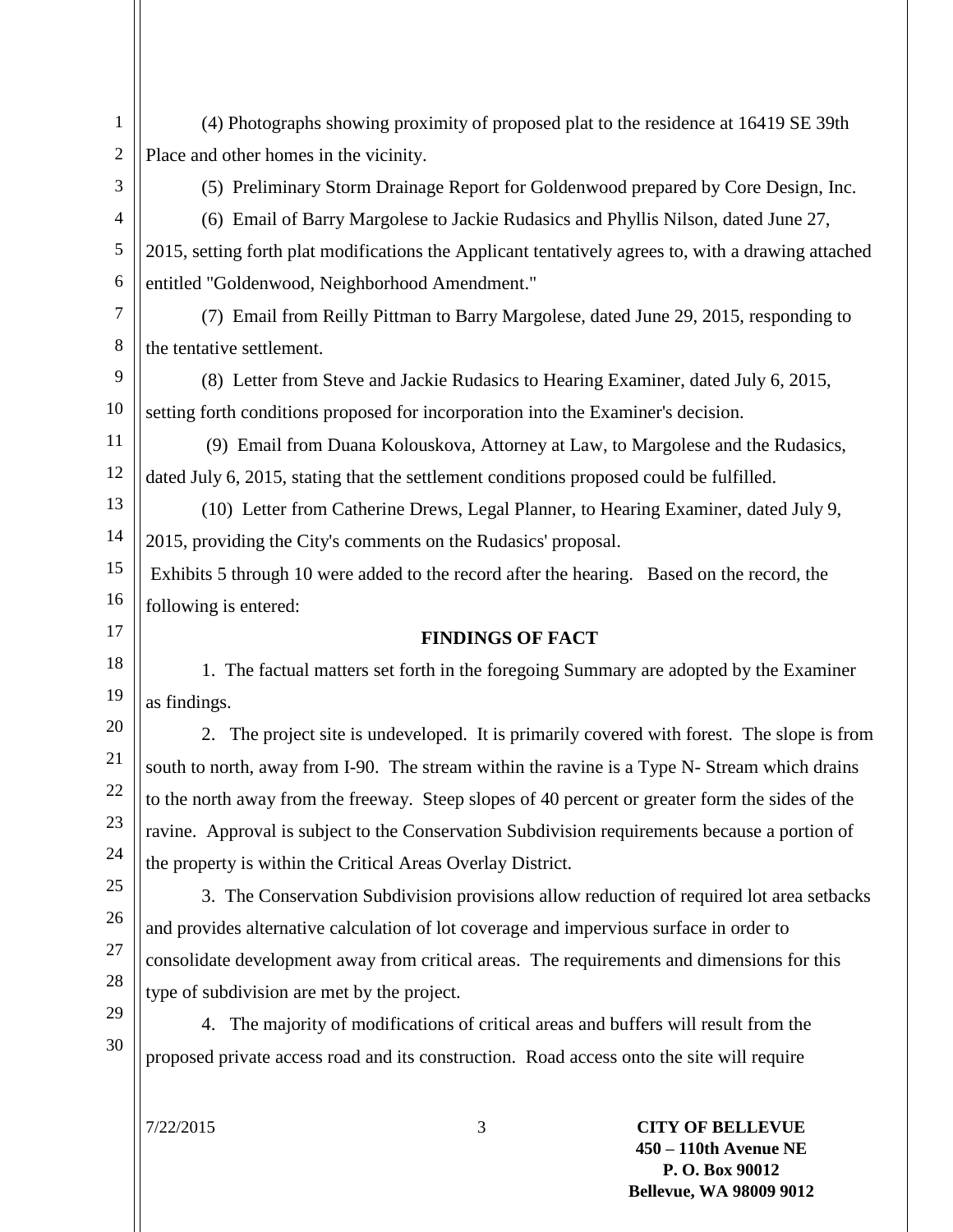1 2 3 4 modification of steep slopes. The proposed road will cross the stream in a culvert in the southerly portion of the site. The crossing is located as far upstream as possible to avoid the steep ravine. Much of the area proposed for disturbance through creation of the road will become future residential lots. A road is an allowed use in a critical area.

5 6 7 8 9 10 11 5. Some of the residential lots and the private storm drainage tract/ system require modifications to critical areas and buffers. There will be a setback reduction on lots 9, 10 and 15- 17 and the private road culvert and wells. These modifications are justified through a critical areas report. The lots have been configured and reduced in size as much as possible consistent with feasible access. Development is to be located in the most buildable areas. The project avoids most of the steep slopes. Overall slope stability will not be impacted compared to the undeveloped condition.

12 13 14 15 16 6. Because of the topography, any project built on this property would require modification of critical areas and buffers. After the modifications proposed here, the site will retain 82 percent of the critical areas and buffers existing prior to development. The areas remaining undisturbed will be placed into Native Growth Protection Area tracts. No critical areas or buffers in adjacent neighboring properties will be affected or modified.

17 18 19 20 7. After development, temporarily impacted areas will be restored. Mitigation planting will be conducted to offset impacts to the stream and slope buffers. The buffers to be enhanced are presently degraded with Himalayan blackberry and other invasive species. A final mitigation plan will be required as part of plat clearing and grading.

8. The project as proposed meets the criteria for a Critical Areas Land Use Permit (LUC 20.30P.140) and such a permit has been administratively approved. Incorporated into this approval is a decision to allow some encroachment into the structure setback. The approval modifies steep slopes and slope buffers, and modifies a stream buffer for storm drainage, access, and residential development.

9. Type III perimeter landscaping is proposed on the west and south property lines. Street trees and landscaping will also be installed.

10. Stormwater detention for most of the property will be provided through detention vaults. Outflow will be metered so as not to exceed predevelopment rates. The private storm drainage tract, located near the north central portion of the property, will provide open space for

21

22

23

24 25

26

27

28 29

30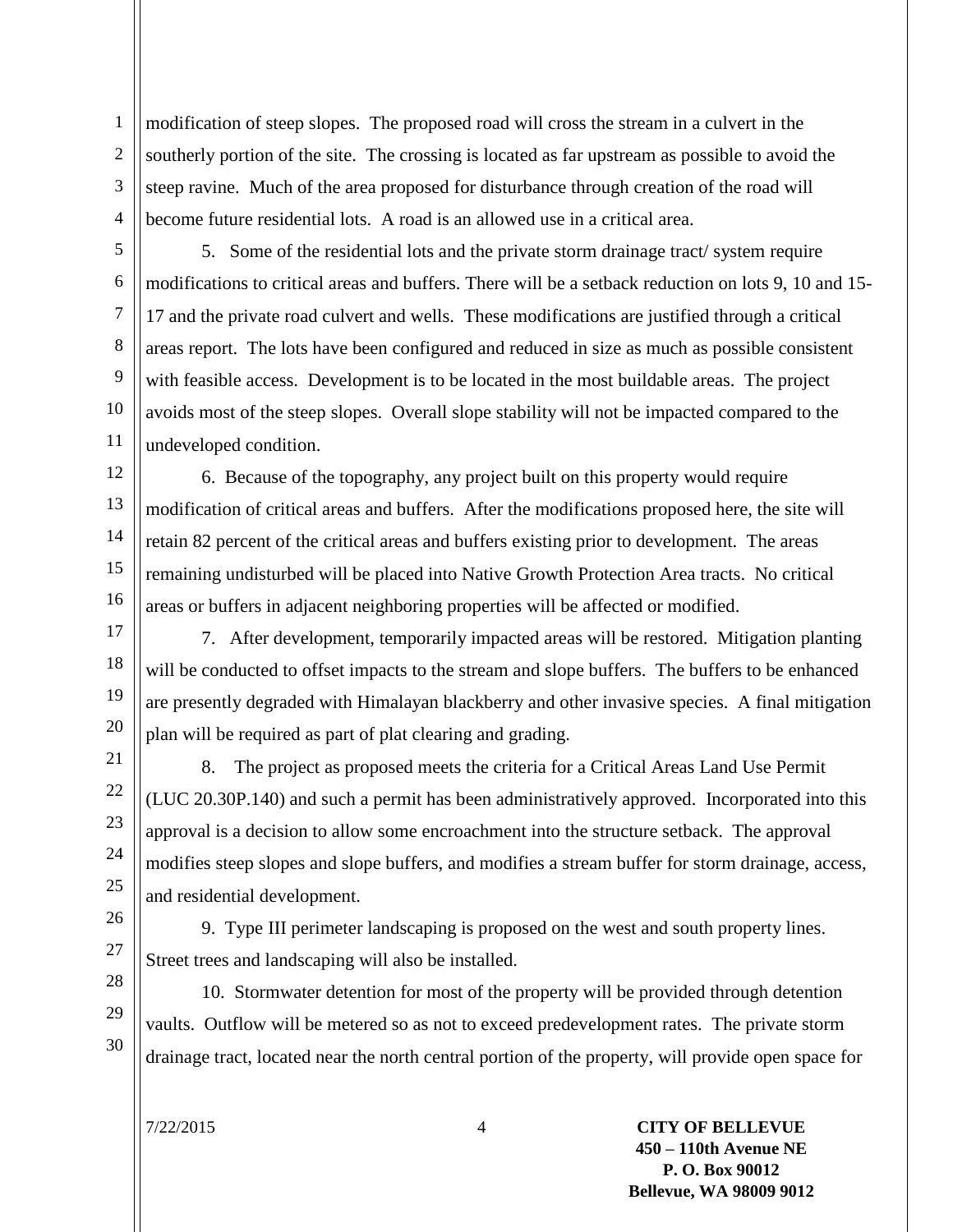1 2 3 4 use of subdivision residents. The system will outfall to the onsite stream near the north boundary of the property. Due to grades stormwater from a small area of the private road will be directed to the storm system in the existing neighborhood to the north. The Utility department determined that the proposed system is feasible.

5 6

7

8

9

10

15

11. Review of the project by the Transportation Department found that the project will generate 17 new pm peak hour trips, a number which does not warrant mitigation, except for payment of traffic impact fees and installation of standard street improvements within and adjacent to the site. The private road within the site must be a minimum paved width of 20 feet from curb to curb and conform with design manual requirements. A sidewalk at least five feet wide is required.

11 12 13 14 12. The environmental impacts of the project were reviewed under the State Environmental Policy Act (SEPA) and a Determination of Non-Significance (DNS) was issued on May 28, 2015. The record does not support a finding that there is a reasonable likelihood of more than a moderate adverse impact on environmental quality from the proposal.

13. The Preliminary Plat decision criteria are as follows (LUC 20.45A.130):

16 17 18 19 20 21 22 23 24 25 26 27 28 29 30 (1) The preliminary plat makes appropriate provisions for, but not limited to, the public health, safety and general welfare; for open spaces, drainage ways, streets, sidewalks, alleys, and other public ways, water supplies, sanitary waste, parks, playgrounds, sites for schools and schools grounds; and (2) The public use and interest is served by the platting of the subdivision; and (3) The preliminary plat appropriately considers the physical characteristics of the proposed subdivision site; and (4) The proposal complies with all applicable provision of the Land Use Code, BCC Title 20, the Utility Codes, BCC Title 24, the City of Bellevue Development Standards and Chapter 58.17 RCW; and (5) The proposal is in accord with the Comprehensive Plan, BCC Title 21; and (6) Each lot in the proposal can reasonably be developed in conformance with current Land Use Code requirements without requiring a variance, however, request for modifications to the requirements of Part 20.25H, where allowed under the provisions of that Part, may be considered together with an application for a plat so long as the resulting lots may each be developed without individually requiring a variances; and (7) All necessary utilities, streets or access, drainage and improvements are planned to accommodate the potential use of the entire property.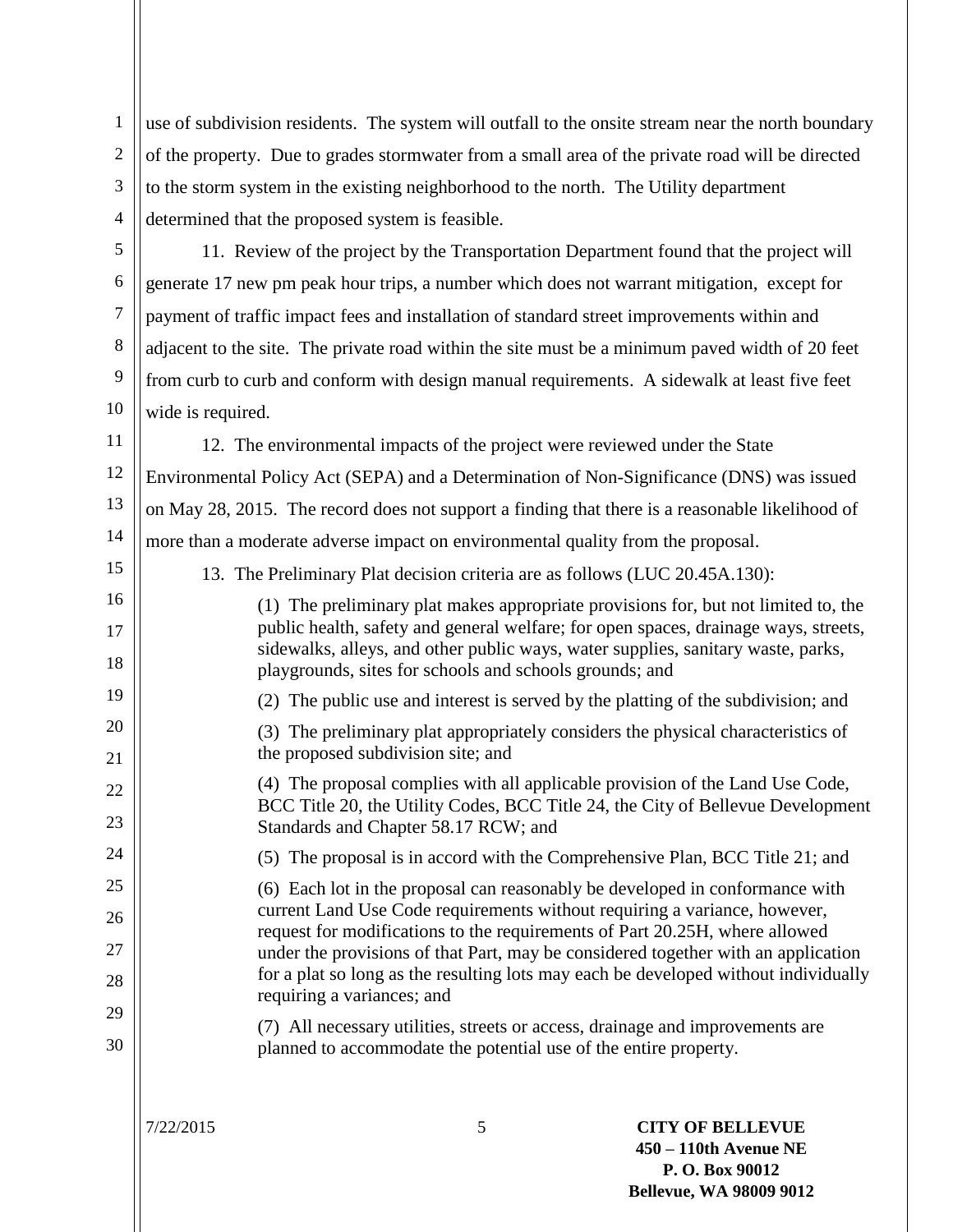1 2 3 4 14. The Staff Report analyzes the proposal against these criteria and determines that, as conditioned, the project will be consistent with them. The Hearing Examiner concurs in this analysis and adopts the same. The Staff Report is by this reference incorporated herein as though fully set forth.

5 6 7 8 15. At the public hearing, four members of the public testified. One of these was downstream property owner concerned with downstream drainage problems. The applicant provided ample evidence to show that development of the proposed plat will adequately control storm flows and will not add to such problems downstream as may exist.

9 10 11 12 13 14 15 16 16. The other three testifying members of the public were neighbors and owners of property in the Kensington Crest subdivision along the eastern boundary of the plat, adjacent to Goldenwoood Lots 13 and 14. They were concerned with the closeness of potential homes on those lots to their existing homes at 16419 (Rudasics), 16421 (Nilsons) and 16423 (Daniel Lillybridge) SE 39th Place. They were also concerned with the handling of access from Goldwood plat to the paved bikeway that parallels I-90 along the new plat's southern boundary. One of those testifying was Jackie Rudasics, who with her husband, had filed an appeal prior to the hearing.

17 18 19 20 21 22 23 17. The appeal apparently challenged the administrative decisions to issue a Critical Areas Land Use Permit and to issue a Determination of Non-Significance under SEPA. A separate hearing session was to be held for these appeals, but this session was cancelled after the parties advised that they had reached a settlement. The settlement of the appeal addressed the issues raised by the adjacent property owners at the hearing. This settlement, as understood by the Examiner, is reflected in added conditions or changes in Staff-recommended conditions of approval for the plat.

18. Making sense of the settlement requires understanding the current situation relating to access from neighboring pre-existing subdivisions to the paved bikeway along I-90. There is an existing 15-foot wide City-owned easement on the Goldenwood property which provides access to the bikeway. It is a graveled path running north-south about 150 feet along the east border of the site. It is bounded on both sides with fencing. At its northern end, this path borders the Nilson property and a few feet of the Rudasics property. At this terminus, it is connected to a separate east-west easement through the adjacent driveways of the Nilsons and

24 25

26

27

28 29

30

7/22/2015 6 **CITY OF BELLEVUE**-6- **450 – 110th Avenue NE P. O. Box 90012 Bellevue, WA 98009 9012**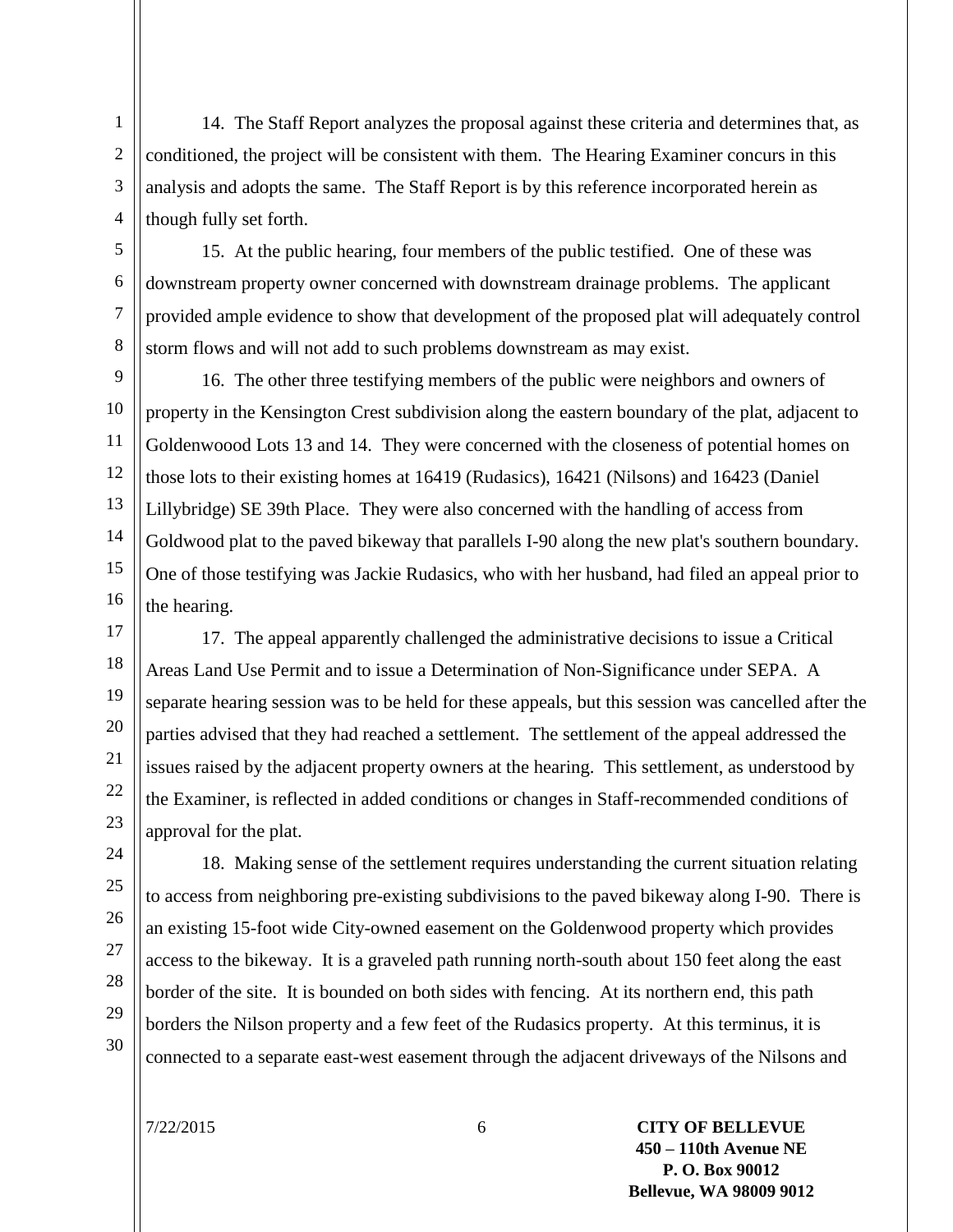1 2 3 Rudasics which provides an access way to and from SE 39th Place. As a result of prior litigation, there is a gate (door) at the entrance from the east-west easement to the north-south path, providing the means to restrict access to owners within nearby subdivisions.

4 5 7 19. The testimony of Jackie Rudasics and Phyllis Nilson revealed concern about the public use of the access easement on their properties. They strongly urged that measures be taken to discourage residents of the new Goldenwood subdivision using that easement to gain access to SE 39th Place.

8 9 10 11 12 13 14 15 16 20. The settlement addressed matters raised by the Appellants. The Examiner has determined that it should also address concerns of the other two neighbors on the west boundary of Kensington Crest. As implemented hereby three principal plat changes are directed: (1) The setback of houses to be built on Lots 13 and 14 of Goldenwood from the existing lots in Kensington Crest will be increased to 20 feet. (2) The entry from Goldenwood to the north-south path leading to the I-90 bikeway will be moved south of the east-west easement doorway by about 30 feet. (3) The 15 feet bordering the eastside of Goldenwood Lot 14 will be placed within a Native Growth Protection Easement (NGPE) which will, in part, overlay the existing north-south path and will also extend to the northern boundary of the Rudasics lot.

17 18 19 20 21. In addition to the above, conditions of approval will call for maintaining the trees and foliage along the north-south path in essentially the present condition. The parties will be required to enter a separate agreement to allow the Rudasics to access the new NGPE for purposes of maintaining or augmenting the existing vegetation.

22. Finally, the Goldenwood developers will record a restrictive covenant at the time of final Plat recording binding all owners of Goldenwood lots. The covenant will prohibit Goldenwood lot owners from using the east-west easement to access SE 39th Place. A sign advising of this prohibition will be placed in an appropriate location.

25 26

21 22

23

24

6

27

28

29

23. Any conclusion herein which may be deemed a finding is hereby adopted as such.

## **CONCLUSIONS OF LAW**

1. The Hearing Examiner has jurisdiction of this proceeding. LUC 20.25.015.

30 2. The appeals of the Critical Areas Land Use Permit and the SEPA DNS have been resolved.

3. The requirements of the Critical Areas Overlay District and of SEPA have been met.

7/22/2015 7 **CITY OF BELLEVUE**-7- **450 – 110th Avenue NE P. O. Box 90012 Bellevue, WA 98009 9012**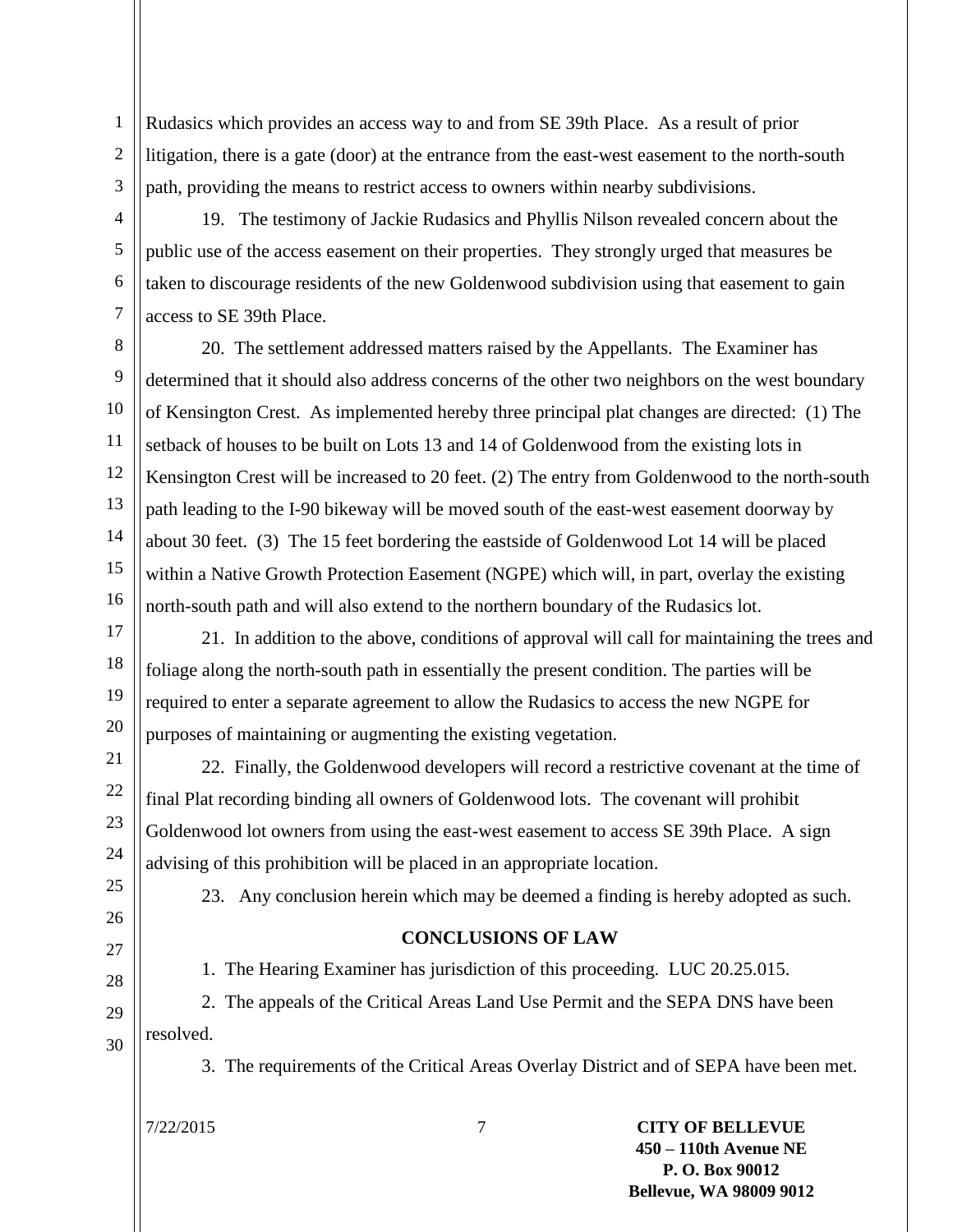| LUC Part 20.25H, Chapter 43.21C RCW.                                                                                                                                                                      |
|-----------------------------------------------------------------------------------------------------------------------------------------------------------------------------------------------------------|
| 4. As conditioned, the plat meets the requirements for a Conservation Subdivision. LUC                                                                                                                    |
| 20.45A.060.                                                                                                                                                                                               |
| 5. As conditioned, the plat meets the decision criteria for approval of a Preliminary Plat.                                                                                                               |
| LUC 20.45A.130.                                                                                                                                                                                           |
| 6. Any finding herein which may be deemed a finding is hereby adopted as such.                                                                                                                            |
| <b>CONDITIONS</b>                                                                                                                                                                                         |
|                                                                                                                                                                                                           |
| The following conditions incorporate restrictions and limitations for both the Critical                                                                                                                   |
| Areas Land Use Permit and the Preliminary Plat Approval.                                                                                                                                                  |
| A. GENERAL CONDITIONS                                                                                                                                                                                     |
| The following conditions apply to all phases of development.                                                                                                                                              |
| <b>1. Variance Restriction</b>                                                                                                                                                                            |
| Approval by the City of this plat is a determination that each lot can be reasonably                                                                                                                      |
| developed in conformance with the Land Use Code in effect at the time of this approval<br>without requiring a variance. No future variance application will be accepted. Land<br>Use Code 20.4513.130.A.6 |
| 2. Obtain Permits                                                                                                                                                                                         |
| The applicant shall obtain all other permits for infrastructure, utilities, building and                                                                                                                  |
| other improvements. No construction may commence until the appropriate permit is<br>issued. Land Use Code 20.30P                                                                                          |
| 3. Construction Hours                                                                                                                                                                                     |
| Noise related to construction is allowed from 7:00 a.m. to 6:00 p.m. Monday through                                                                                                                       |
| Friday and 9:00 a.m. to 6:00 p.m. on Saturday. Exceptions to the construction noise hours<br>limitation contained in the Noise Control Code MAY be granted pursuant to BCC                                |
| 9.18.020C.1 when necessary to accommodate construction which cannot be undertaken                                                                                                                         |
| during exempt hours. Prolonged exposure to noise created by extended hour construction<br>activity is likely to have a significant impact on inhabitants of surrounding residential                       |
| properties during the proposed timeline for construction. In order to minimize detriment                                                                                                                  |
| on residential uses in the immediate vicinity of the project, the Contractor shall not rely on<br>City issuance of a blanket exemption from the Noise Control Code during the construction                |
| period. Allowances for short term work outside of normal construction hours shall be                                                                                                                      |
| limited and will be reviewed on a case by case basis to verify necessity and ensure<br>appropriate noise mitigation is utilized to protect surrounding uses and properties.                               |
| Written requests for exemption from the Noise Control Code must be submitted two                                                                                                                          |
| weeks prior to the scheduled onset of extended hour construction activity. Such request<br>shall include a noise analysis prepared by a noise consultant, including                                       |
|                                                                                                                                                                                                           |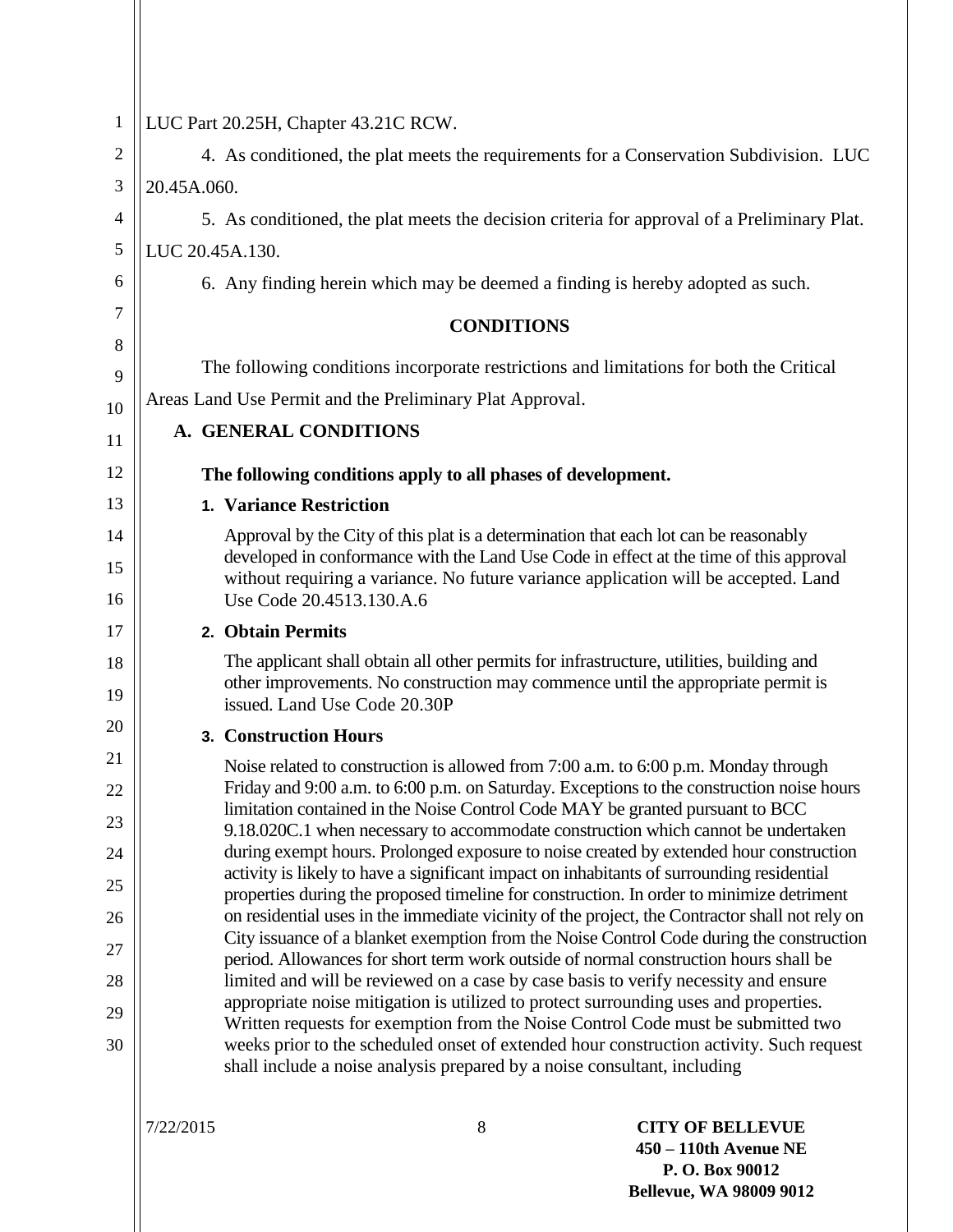| $\mathbf{1}$<br>$\overline{2}$ | recommendations for achieving the noise limitations of the Noise Ordinance for new<br>residential construction. Bellevue City Code 9.18.040                                                      |
|--------------------------------|--------------------------------------------------------------------------------------------------------------------------------------------------------------------------------------------------|
| 3                              | <b>4. Geotechnical Recommendations</b>                                                                                                                                                           |
| 4                              | The project shall be constructed per the recommendations of the geotechnical<br>engineer as found in the submitted geotechnical report revised August 20, 2014 or                                |
| 5                              | as amended as needed in the future. Land Use Code 20.30P.140                                                                                                                                     |
| 6                              | <b>5. Tree Protection Requirements</b>                                                                                                                                                           |
| 7<br>8                         | To mitigate adverse impacts to nondisturbed areas and trees to be retained during<br>construction, conformance with. BMP T101 for tree protection is required which<br>includes:                 |
| 9                              | • Clearing limits shall be established at the limit of nondisturbed areas and for                                                                                                                |
| 10<br>11                       | retained trees within the developed portion of the site, outside of drip lines. Six-<br>foot chain link fencing with driven posts, or an alternative approved by the Clear                       |
| 12                             | and Grade Inspector, shall be installed at the clearing limits prior to initiation of<br>clearing and grading.                                                                                   |
| 13                             | • No excavation or clearing should be performed within drip lines of retained                                                                                                                    |
| 14<br>15                       | trees, except as specifically approved on plans. All such work shall be done by<br>hand to avoid damage to roots and shall be done under the supervision of an<br>arborist approved by the city. |
|                                | Land Use Code 20.20.520, Bellevue City Code 23.76.060                                                                                                                                            |
| 16                             | 6. Utilities                                                                                                                                                                                     |
| 17                             | Utility Department approval of the preliminary plat application is based on the                                                                                                                  |
| 18<br>19                       | conceptual design only. Changes to the site layout may be required to accommodate<br>the utilities after utility engineering is approved. The water, sewer, and storm drainage                   |
| 20                             | systems shall be designed per the current City of Bellevue Utility Codes and Utility<br>Engineering Standards. Utilities Department design review, plan approval, and field                      |
| 21                             | inspection is performed under the Utility Developer Extension Agreement (UE) and<br>Utilities Permit Processes. All connection charges will be due with the Developer                            |
| 22                             | Extension Agreement prior to issuance of the permit. Bellevue City Code 24.02,                                                                                                                   |
| 23                             | 24.04, 24.06                                                                                                                                                                                     |
| 24                             | <b>B. CONDITIONS PRIOR TO ISSUANCE OF ANY PLAT ENGINEERING/CLEAR</b><br><b>AND GRADE PERMIT:</b>                                                                                                 |
| 25                             |                                                                                                                                                                                                  |
| 26                             | 1. Right of Way Use Permit                                                                                                                                                                       |
| 27                             | The applicant is required to apply for a Right of Way Use Permit before the issuance of<br>any clearing and grading, building, foundation, or demolition permit. In some cases,                  |
| 28                             | more than one Right of Way Use Permit may be required, such as one for hauling and                                                                                                               |
| 29                             | one for construction work within the right of way. A Right of Way Use Permit regulates                                                                                                           |
| 30                             | activity within the city right of way, including but not limited to the following:                                                                                                               |
|                                |                                                                                                                                                                                                  |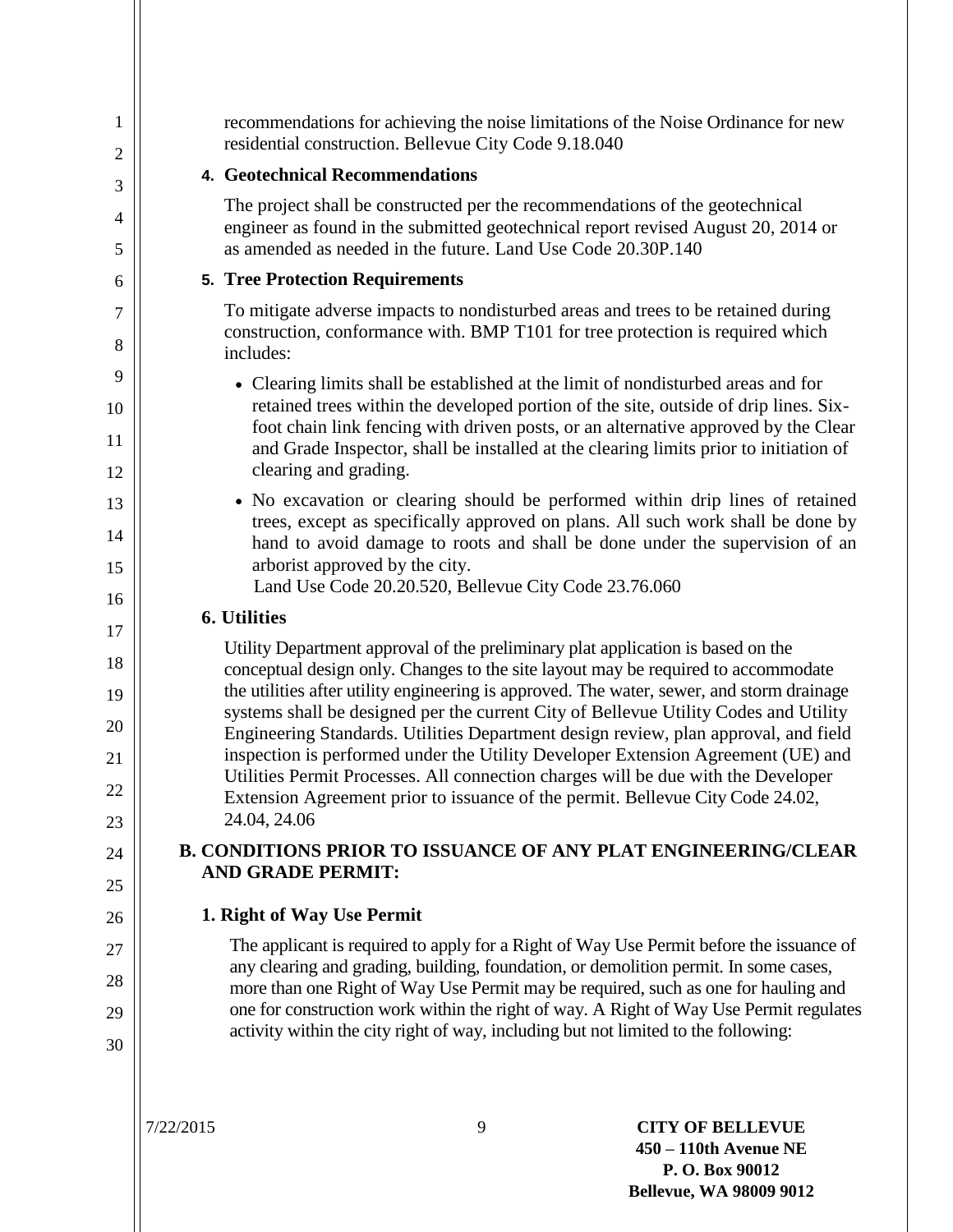| 1  | Designated truck hauling routes.<br>$\bullet$                                                                                                                                    |
|----|----------------------------------------------------------------------------------------------------------------------------------------------------------------------------------|
| 2  | Truck loading and unloading activities.<br>$\bullet$                                                                                                                             |
| 3  | Hours of construction and hauling.<br>$\bullet$                                                                                                                                  |
| 4  | Continuity of pedestrian facilities.<br>$\bullet$                                                                                                                                |
| 5  | Temporary traffic control and pedestrian detour routing for construction activities.<br>٠                                                                                        |
| 6  | Street sweeping and maintenance during excavation and construction.<br>$\bullet$                                                                                                 |
| 7  | Location of construction fences.<br>$\bullet$                                                                                                                                    |
| 8  | Parking for construction workers.<br>٠                                                                                                                                           |
| 9  | Construction vehicles, equipment, and materials in the right of way.<br>$\bullet$                                                                                                |
| 10 | All other construction activities as they affect the public street system.                                                                                                       |
| 11 | In addition, the applicant shall submit for review and approval a plan for providing<br>pedestrian access during construction of this project. Access shall be provided at all   |
| 12 | times during the construction process, except when specific construction activities                                                                                              |
| 13 | such as shoring, foundation work, and construction of frontage improvements<br>prevents access. General materials storage and contractor convenience are not                     |
| 14 | reasons for preventing access.                                                                                                                                                   |
| 15 | Bellevue City Code 14.30                                                                                                                                                         |
| 16 | 2. Site (Civil Engineering) Plans                                                                                                                                                |
| 17 | A site civil engineering plan produced, stamped, and signed by a qualified engineer<br>must be approved by the City prior to clear and grading permit approval. The design of    |
| 18 | all street frontage improvements, sidewalk, and private road improvements must be in                                                                                             |
| 19 | conformance with the Americans with Disabilities Act, the Transportation                                                                                                         |
| 20 | Development Code, the Transportation Department Design Manual, and any other<br>requirements stated in this Staff Report. The final civil engineering plans must include         |
| 21 | all details necessary for construction of all transportation-related features, including the                                                                                     |
| 22 | private road, box culvert, safety rails, retaining walls, driveway connections, the<br>sidewalk, the pedestrian / bicycle connection to the 1-90 bike path, and traffic signs or |
| 23 | other minor traffic revisions as needed, including off-site. Bellevue City Code 14.60;                                                                                           |
| 24 | <b>Transportation Department Design Manual</b>                                                                                                                                   |
| 25 | 3. No Parking and Sprinklers                                                                                                                                                     |
| 26 | These conditions shall be noted on the Clear $\&$ Grade plans before permit issuance.                                                                                            |
| 27 | • All roadways that are 24 foot wide shall have parking on one side only. The other<br>side shall be posted and marked "Fire Lane-No Parking" per Bellevue Standards.            |
| 28 | • The 20 foot wide road for the turnaround shall be posted and marked on both                                                                                                    |
| 29 | sides "Fire Lane-No Parking" per Bellevue Standards.                                                                                                                             |
| 30 | • The access road exceeds 12% so all homes shall be sprinklered per NFPA 13D.<br>International Fire Code 503.3, and 503.2.7                                                      |
|    |                                                                                                                                                                                  |
|    | 7/22/2015<br>10<br><b>CITY OF BELLEVUE</b>                                                                                                                                       |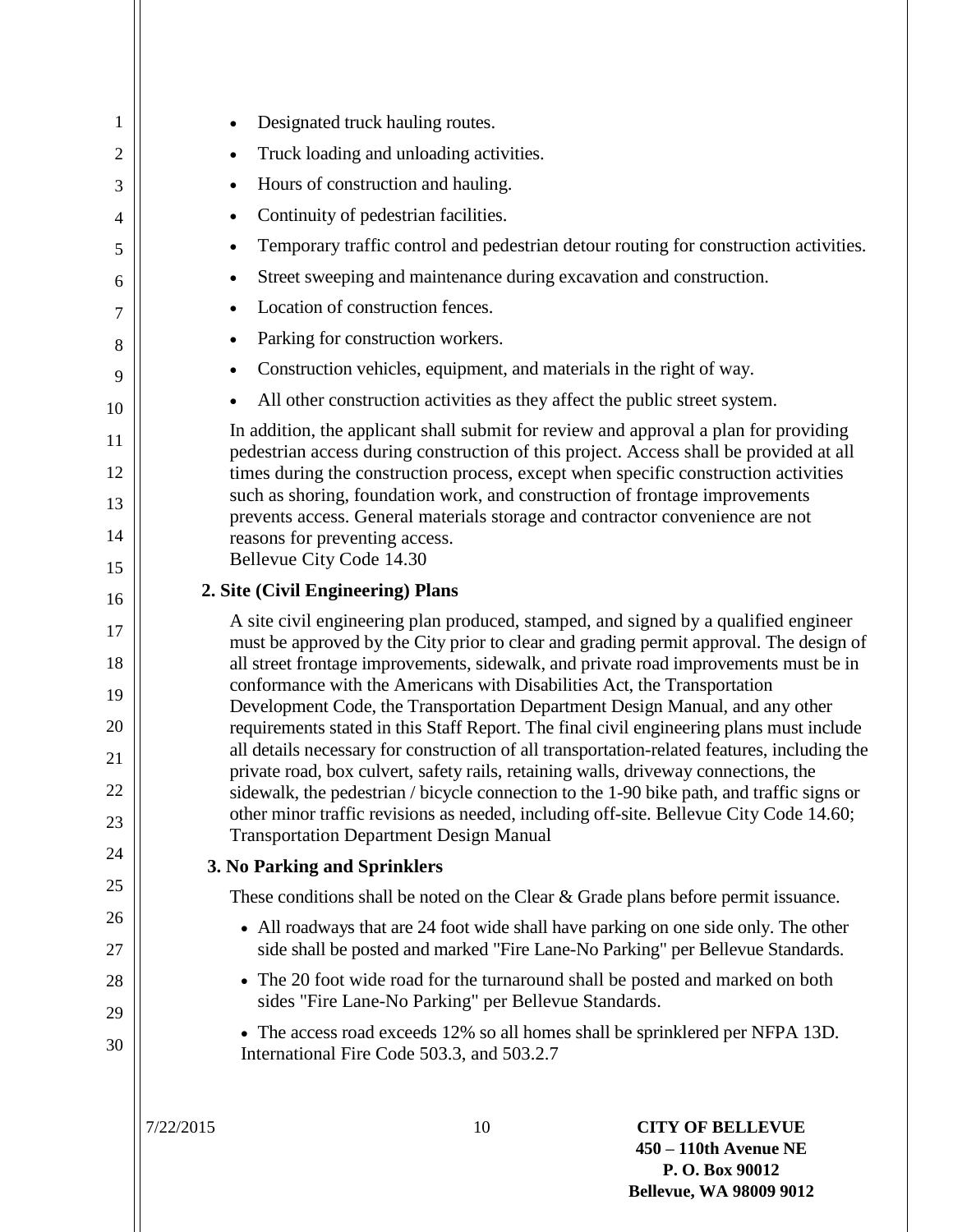| 1                   |           | 4. Final Landscaping Plan                                                                                                                                                                                                                                          |
|---------------------|-----------|--------------------------------------------------------------------------------------------------------------------------------------------------------------------------------------------------------------------------------------------------------------------|
| $\overline{2}$<br>3 |           | A final plat landscaping plan is required for all landscaping outside of the critical<br>area planting to be submitted which includes specific plant quantities and species in<br>the plant schedule. Land Use Code 20.45A.130                                     |
| 4                   |           | 5. NGPA Fencing and Signage                                                                                                                                                                                                                                        |
| 5                   |           | The site plan submitted as part of the plat infrastructure permits shall depict split rail                                                                                                                                                                         |
| 6<br>7              |           | or other fencing on the perimeter of all NGPA tracts. One sign denoting the area is<br>protected is required to be placed adjacent to every residential lot or spaced every<br>100 feet where fencing does not abut a residential lot. Signage and fencing will be |
| 8<br>9              |           | verified during Land Use inspection of the landscaping and mitigation planting<br>under the clearing and grading permit. Land Use Code 20.25H.030                                                                                                                  |
| 10                  |           | 6. Disturbance in NGPA from Storm Drainage Outfall                                                                                                                                                                                                                 |
| 11                  |           | The storm drainage outfall is required to avoid causing removal of significant trees<br>within the NGPA tract. The placement above ground should aid this but boring                                                                                               |
| 12                  |           | under the steep slope or other methods should be utilized to avoid disturbance. The<br>arborist is required to review the construction plans for the outfall to provide any                                                                                        |
| 13<br>14            |           | recommendations for tree avoidance on an alignment plan submitted with the permit<br>plans. If trees are found to be damaged by the construction additional mitigation                                                                                             |
| 15                  |           | planting will be required. Land Use Code 20.30P.140                                                                                                                                                                                                                |
| 16                  |           | 7. Installation Performance Sureties for Mitigation Planting                                                                                                                                                                                                       |
| 17<br>18            |           | An installation performance surety is required based on 150 percent of the installed<br>cost of mitigation planting. The amount of the surety is determined by a cost<br>estimate submitted as part of the clearing and grading permit for plat infrastructure.    |
| 19                  |           | The installation surety will be released upon successful Land Use inspection of the<br>planting. Land Use Code 20.30P.160                                                                                                                                          |
| 20                  |           | 8. Maintenance Surety and 5-Year Monitoring                                                                                                                                                                                                                        |
| 21<br>22            |           | A maintenance surety for the mitigation planting is required based on the cost<br>estimate for mitigation planting which includes all costs associated with maintenance                                                                                            |
| 23                  |           | and monitoring for 5 years for monitoring, maintenance activity, plant replacement,<br>contingencies. The amount of the surety is determined by a cost estimate submitted as                                                                                       |
| 24                  |           | part of the clearing and grading permit for plat infrastructure. The maintenance surety                                                                                                                                                                            |
| 25                  |           | will be released upon successful completion of the 5-year maintenance and<br>monitoring period and inspection by Land Use. Land Use Code 20.30P.160,                                                                                                               |
| 26                  |           | 20.25H.240                                                                                                                                                                                                                                                         |
| 27                  |           | 9. Final Mitigation Plan                                                                                                                                                                                                                                           |
| 28                  |           | The submitted mitigation plan is considered a conceptual mitigation plan. A final                                                                                                                                                                                  |
| 29                  |           | mitigation plan is required to be submitted as part of future clearing and grading<br>permits which will document any changes since this plan was created, correct typos,                                                                                          |
| 30                  |           | and address the following:                                                                                                                                                                                                                                         |
|                     | 7/22/2015 | 11<br><b>CITY OF BELLEVUE</b>                                                                                                                                                                                                                                      |

**450 – 110th Avenue NE P. O. Box 90012 Bellevue, WA 98009 9012**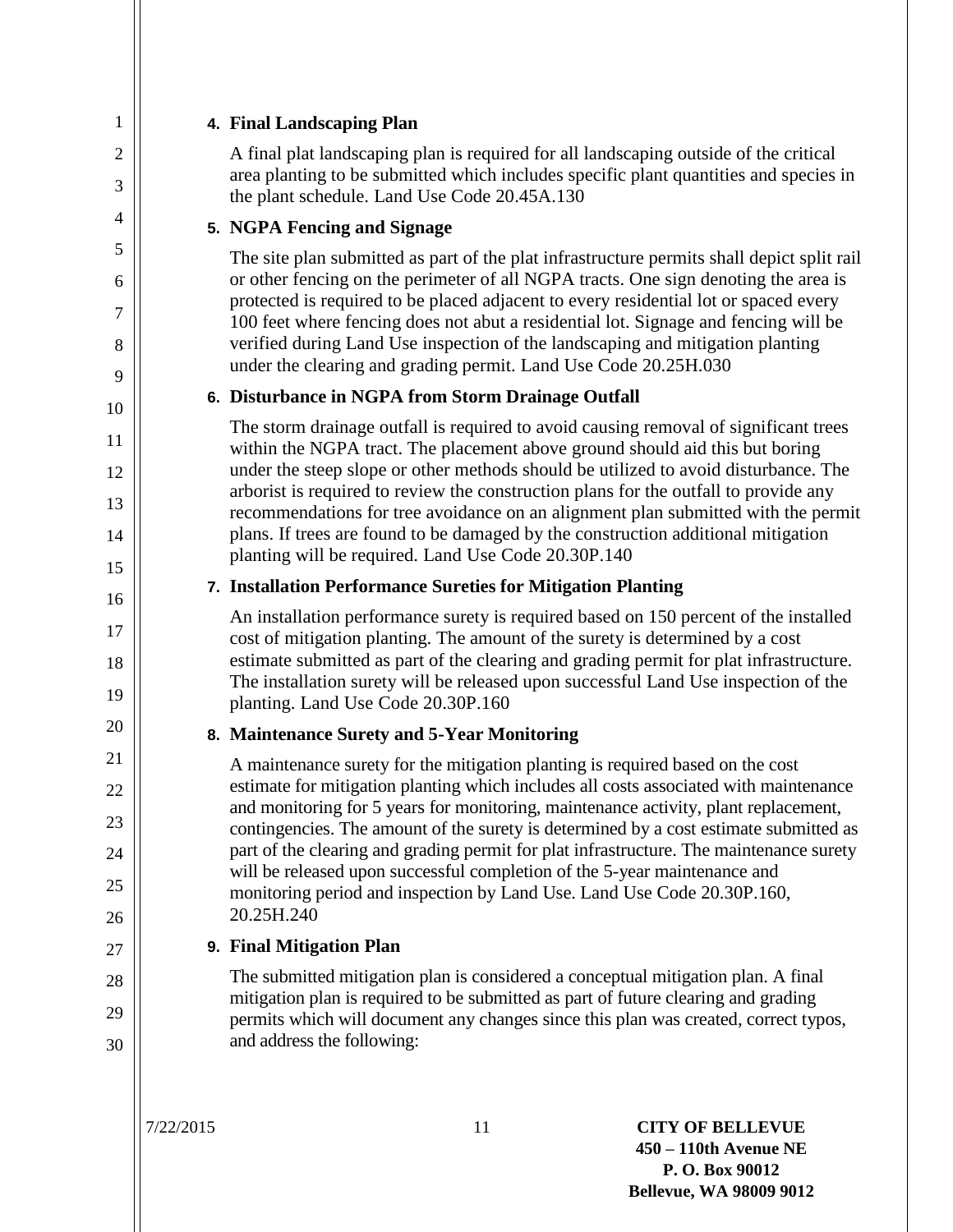| 1<br>2      | • Specify planting details on species, quantity, spacing, and plant size which must<br>be at least 9 to 12 feet on center for trees, 4 to 6 feet on center for shrubs, and 2<br>feet spacing for ground covers. |
|-------------|-----------------------------------------------------------------------------------------------------------------------------------------------------------------------------------------------------------------|
| 3<br>4<br>5 | • Ensure plant quantity is sufficient to achieve a minimum density and area<br>coverage which should for each 1,000 square feet should generally achieve 8<br>trees, 30 shrubs, and 285 ground covers.          |
| 6           | • The final plan shall show areas of restoration for temporary construction<br>disturbance separately from project mitigation planting.                                                                         |
| 7           | • Provisions for temporary irrigation of vegetation for first two years of establishment.                                                                                                                       |
| 8<br>9      | • Provide a cost estimate to carry out the mitigation and required monitoring for<br>five years.<br>Land Use Code 20.30P.140                                                                                    |
| 10          | <b>10. Hold Harmless Agreement</b>                                                                                                                                                                              |
| 11          | The applicant shall submit a hold harmless agreement in a form approved by the                                                                                                                                  |
| 12<br>13    | City Attorney which releases the City from liability for any damage arising from<br>the location of improvements within a critical area buffer in accordance with LUC                                           |
| 14          | 20.30P.170. The hold harmless agreement is required to be recorded with King<br>County prior infrastructure permit issuance. Land Use Code 20.30P.170                                                           |
| 15          | C. PRIOR TO FINAL PLAT APPROVAL                                                                                                                                                                                 |
| 16          | <b>1. Final Plat Document</b>                                                                                                                                                                                   |
| 17          | The face of the final plat document must include a clear statement that the internal                                                                                                                            |
| 18          | road, sidewalk, pedestrian / bicycle connection, and all associated retaining walls,<br>drainage facilities, culverts or bridges, railings, and all related features are privately                              |
| 19<br>20    | owned and must be maintained by the homeowners at the homeowners' expense,<br>including the connection to the existing end of 163rd Avenue SE within City right                                                 |
| 21          | of way.                                                                                                                                                                                                         |
| 22          | The private road shall not be gated or obstructed and must remain open at all times<br>for emergency and public service vehicles. A note to this effect shall be placed on                                      |
| 23          | the face of the final plat document.                                                                                                                                                                            |
| 24          | Bellevue City Code 14.60.100, and 130                                                                                                                                                                           |
| 25          | The final plat shall show the entrance from Goldenwood to the public pedestrian<br>/bicycle easement connecting to the I-90 bike path. This entrance shall be at a                                              |
| 26          | location at least 30 feet south of the existing gate adjacent to the north end of the                                                                                                                           |
| 27          | easement."                                                                                                                                                                                                      |
| 28          | The final plat document shall show a Native Growth Protection Easement covering<br>the eastern 15 feet of Lot 14.                                                                                               |
| 29          |                                                                                                                                                                                                                 |
| 30          |                                                                                                                                                                                                                 |
|             |                                                                                                                                                                                                                 |
|             |                                                                                                                                                                                                                 |
|             |                                                                                                                                                                                                                 |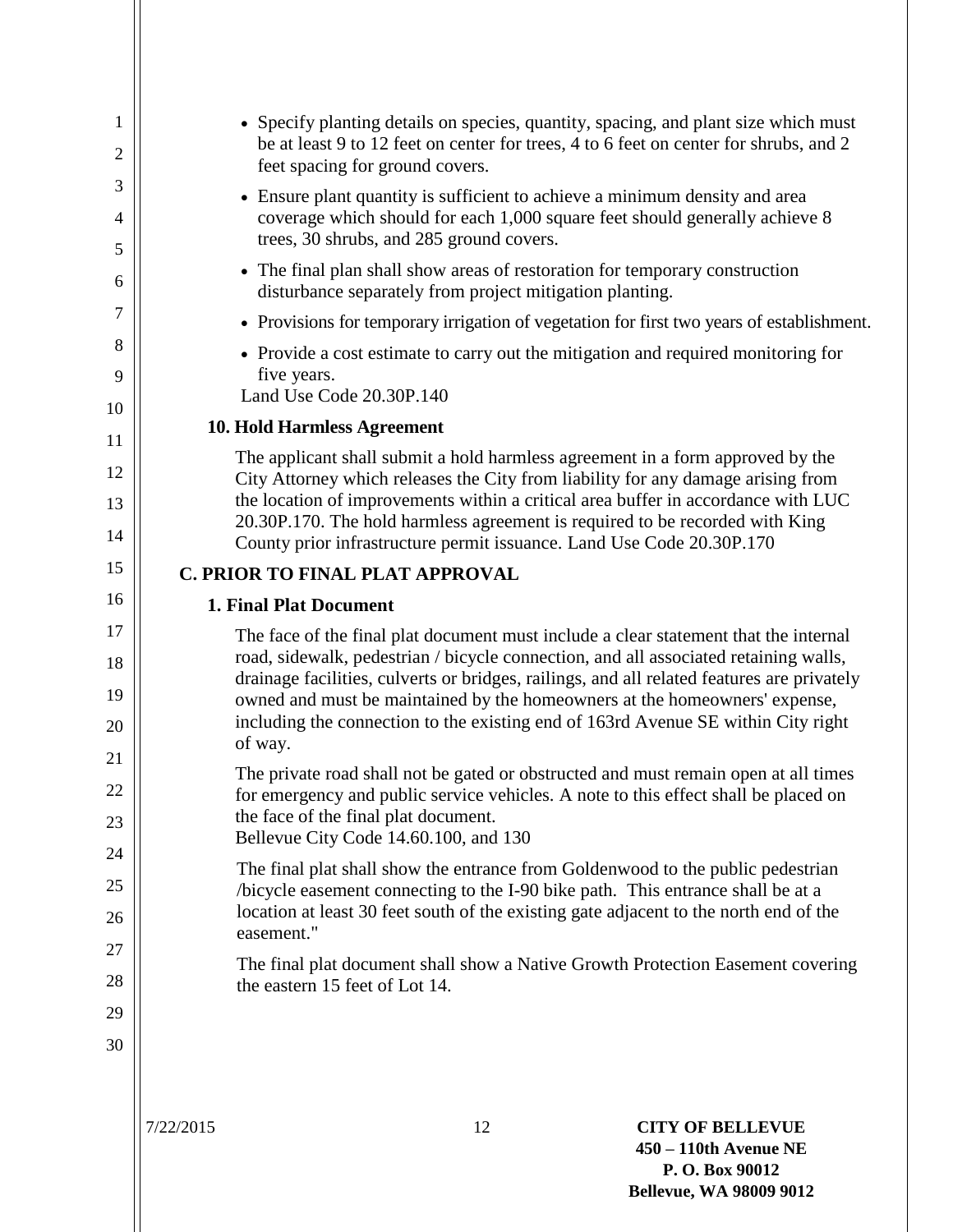| 1<br>$\mathfrak{2}$ |           | The final plat document shall show a building setback of 20 feet from the east<br>property line on Lots 13 and 14. This setback is to be 5 feet from the western                                                                                    |                                                                                                      |
|---------------------|-----------|-----------------------------------------------------------------------------------------------------------------------------------------------------------------------------------------------------------------------------------------------------|------------------------------------------------------------------------------------------------------|
| 3                   |           | boundary of the easements along these lots.                                                                                                                                                                                                         |                                                                                                      |
| 4                   |           | 2. Transportation Infrastructure Improvements                                                                                                                                                                                                       |                                                                                                      |
| 5                   |           | All street frontage and infrastructure improvements shown in the final engineering<br>plans or required by city codes and standards must be either completed prior to                                                                               |                                                                                                      |
| 6                   |           | approval of the final plat or provided for with a financial assurance device.<br>Completion of the top lift of asphalt and all other transportation infrastructure items                                                                            |                                                                                                      |
| 7                   |           | prior to completion of the homes associated with the development is allowed.<br>Improvements must be approved by the Transportation Department inspector                                                                                            |                                                                                                      |
| 8                   |           | before they are deemed complete.                                                                                                                                                                                                                    |                                                                                                      |
| 9                   |           | Land Use Code Section 20.40.490 allows a developer to obtain final plat approval prior                                                                                                                                                              |                                                                                                      |
| 10                  |           | to finishing improvements with provision of an acceptable financial assurance device<br>equivalent to 150% of the cost of unfinished infrastructure improvements. Provision of                                                                      |                                                                                                      |
| 11<br>12            |           | such an assurance device requires completion of the improvements by the developer<br>within two years of final plat approval. Installation of improvements that would                                                                               |                                                                                                      |
| 13                  |           | negatively affect safety if left unfinished may not be delayed through use of a financial                                                                                                                                                           |                                                                                                      |
| 14                  |           | assurance device. Partial reductions of the financial assurance device will not be<br>approved except in special circumstances, determined in advance, such as phased                                                                               |                                                                                                      |
| 15                  |           | projects. Financial assurance devices must be written on forms approved by the                                                                                                                                                                      |                                                                                                      |
| 16                  |           | Transportation Department and backed by a financial institution acceptable to the<br><b>Transportation Department.</b>                                                                                                                              |                                                                                                      |
| 17                  |           | Items to be completed or provided for by a financial assurance device prior to final                                                                                                                                                                |                                                                                                      |
| 18                  |           | plat approval include at least the following:                                                                                                                                                                                                       |                                                                                                      |
| 19                  |           | The new private road, including the sidewalk, turnaround, and connection to the<br>$\bullet$<br>existing end of 163rd Avenue SE shall be constructed to meet appropriate design                                                                     |                                                                                                      |
| 20                  |           | standards.                                                                                                                                                                                                                                          |                                                                                                      |
| 21<br>22            |           | As feasible, driveway landings on sloping approaches are not to exceed a 10%<br>$\bullet$<br>slope for a distance of 20 feet approaching the back edge of sidewalks.<br>Driveway grades must be designed to prevent vehicles from bottoming out due |                                                                                                      |
| 23                  |           | to abrupt changes in grade.                                                                                                                                                                                                                         |                                                                                                      |
| 24                  |           | The cross slope of the street turnaround shall not exceed 8%.<br>$\bullet$                                                                                                                                                                          |                                                                                                      |
| 25                  |           | The sidewalk shall be ADA compliant.                                                                                                                                                                                                                |                                                                                                      |
| 26                  |           | A public pedestrian / bicycle route shall be provided through the site providing<br>$\bullet$                                                                                                                                                       |                                                                                                      |
| 27                  |           | access to the 1-90 bike trail.                                                                                                                                                                                                                      |                                                                                                      |
| 28                  |           | A public pedestrian / bicycle route shall be installed through the site providing<br>$\bullet$<br>access to the 1-90 bike trail, consistent with details described above under                                                                      |                                                                                                      |
| 29                  |           | Transportation Infrastructure Improvements.                                                                                                                                                                                                         |                                                                                                      |
| 30                  |           | The retaining walls, box culvert, railings, and related fixtures shall be completed<br>$\bullet$<br>per approved building and engineering plans.                                                                                                    |                                                                                                      |
|                     | 7/22/2015 | 13                                                                                                                                                                                                                                                  | <b>CITY OF BELLEVUE</b><br>450 – 110th Avenue NE<br>P.O. Box 90012<br><b>Bellevue, WA 98009 9012</b> |

 $\parallel$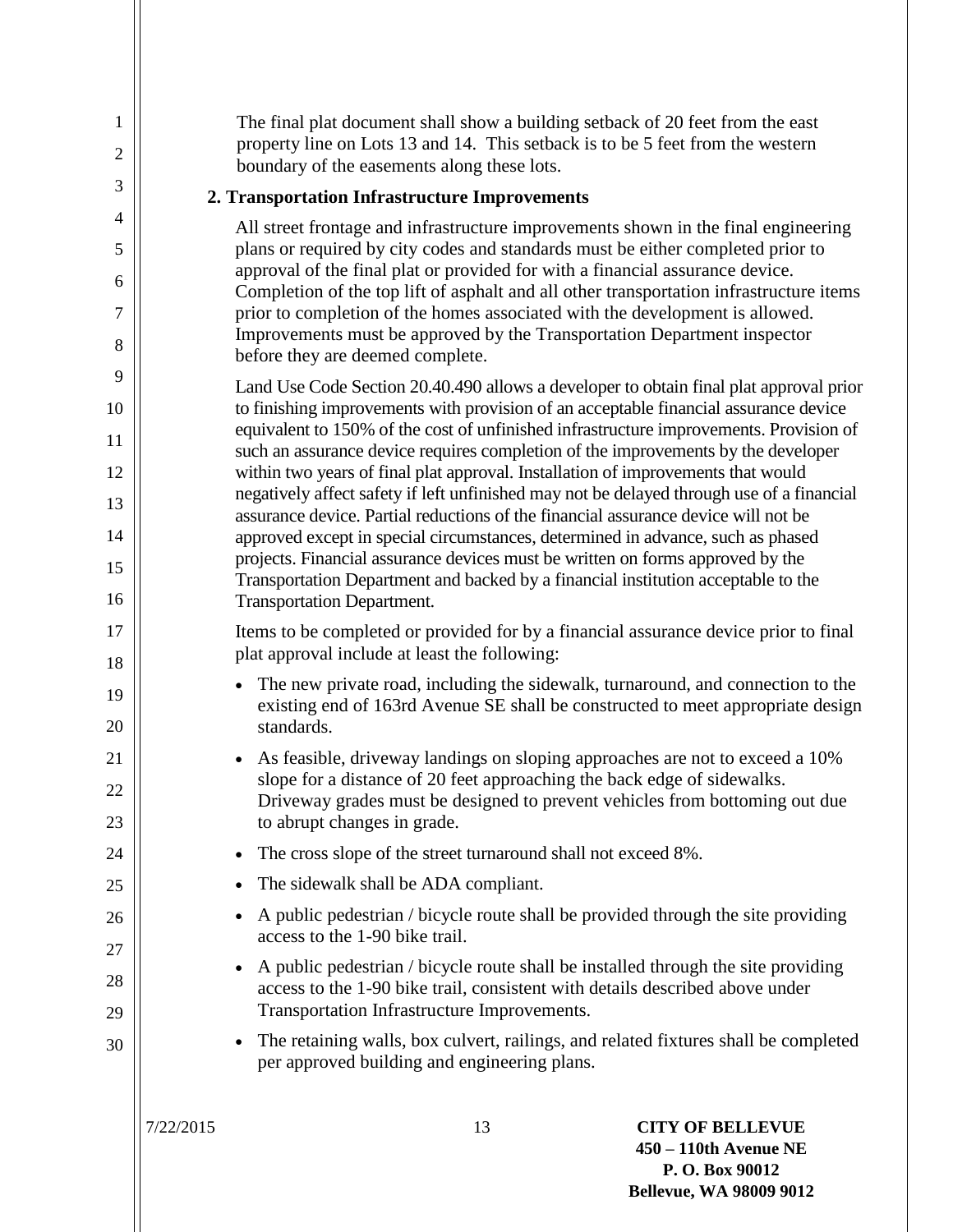| $\mathbf 1$<br>2 | Bellevue City Code 14.60.100, 110, 130, 150, 170, 181, 190, 210, 230, 240, 241;<br><b>Transportation Department Design Manual</b>                                                                                                                          |
|------------------|------------------------------------------------------------------------------------------------------------------------------------------------------------------------------------------------------------------------------------------------------------|
| 3                | 3. Pavement Restoration                                                                                                                                                                                                                                    |
| 4                | Near the development site 163rd Avenue SE is presently classified as a no-cut street.<br>Permission to cut the paved surface of a no-cut street can be granted by the City's right                                                                         |
| 5                | of way manager, if no feasible alternative exists. If the developer cannot avoid cutting<br>into the existing paved surface of 163rd Avenue SE, then the developer must contact                                                                            |
| 6<br>7           | the right of way manager prior to final plat approval. The right of way manager will<br>determine whether grant approval for street cutting and will determine what pavement                                                                               |
| 8                | restoration will be required. Bellevue City Code 14.60.250; Design Manual Design<br>Standard #23                                                                                                                                                           |
| 9                | 4. Survey Pipe Monuments                                                                                                                                                                                                                                   |
| 10<br>11         | Permanent pipe monuments shall be set along the street centerline at all intersections,<br>curve tangent points, and cul-de-sac radius points. Said pipe monuments shall be a                                                                              |
| 12               | Bertsen A130 Aluminum Standard Monument (30" long), or equivalent, together with<br>standard iron casting case and cover. These materials and specifications are shown in                                                                                  |
| 13               | City of Bellevue Standard Drawing DEV-12 (Cap Detail B). Locations of such                                                                                                                                                                                 |
| 14               | monuments must be shown on the final plat map. LUC 20.45A.030; RCW 58.17.240                                                                                                                                                                               |
| 15               | <b>Impervious Surface</b><br>5.                                                                                                                                                                                                                            |
| 16<br>17         | The maximum impervious surface coverage for each lot is required to be shown on<br>the final plat. The impervious surface coverage based on the gross site area is also<br>required to be shown and must be less than 50 percent. Land Use Code 20.45A.060 |
| 18               | <b>6. Native Growth Protection Areas</b>                                                                                                                                                                                                                   |
| 19<br>20         | Tracts C, F, and G are to be labeled as Native Growth Protection Area tracts on the<br>final plat. The following note is required to be placed on the final plat:                                                                                          |
| 21               | NATIVE GROWTH PROTECTION AREA (NGPA) TRACT                                                                                                                                                                                                                 |
| 22               | <b>DEDICATION OF NATIVE GROWTH PROTECTION AREAS (NGPA)</b>                                                                                                                                                                                                 |
| 23               | ESTABLISHES, ON ALL PRESENT AND FUTURE OWNERS AND USERS<br>OF THE LAND, AN OBLIGATION TO LEAVE UNDISTURBED ALL TREES                                                                                                                                       |
| 24               | AND OTHER VEGETATION WITHIN THE AREA, FOR THE PURPOSE OF                                                                                                                                                                                                   |
| 25               | PREVENTING HARM TO, PROPERTY AND ENVIRONMENT, INCLUDING<br><b>BUT NOT LIMITED TO CONTROLLING SURFACE WATER RUNOFF AND</b>                                                                                                                                  |
| 26               | EROSION, MAINTAINING SLOPE STABILITY, BUFFERING AND                                                                                                                                                                                                        |
| 27               | PROTECTING PLANTS AND ANIMAL HABITAT, EXCEPT, FOR THE<br>REMOVAL, OF DISEASED OR DYING VEGETATION WHICH PRESENTS                                                                                                                                           |
| 28               | A HAZARD OR IMPLEMENTATION OF AN ENHANCEMENT PLAN                                                                                                                                                                                                          |
| 29               | REQUIRED OR APPROVED BY THE CITY. ANY WORK, INCLUDING<br>REMOVAL OF DEAD, DISEASED, OR DYING VEGETATION, IS SUBJECT                                                                                                                                        |
| 30               | TO PERMIT REQUIREMENTS OF THE CITY OF BELLEVUE CODES. THE                                                                                                                                                                                                  |
|                  | <b>OBLIGATION TO ENSURE THAT ALL TERMS OF THE NGPA ARE MET IS</b><br>THE RESPONSIBILITY OF THE OWNERS OF LOTS 1 THROUGH 17. THE                                                                                                                            |
|                  |                                                                                                                                                                                                                                                            |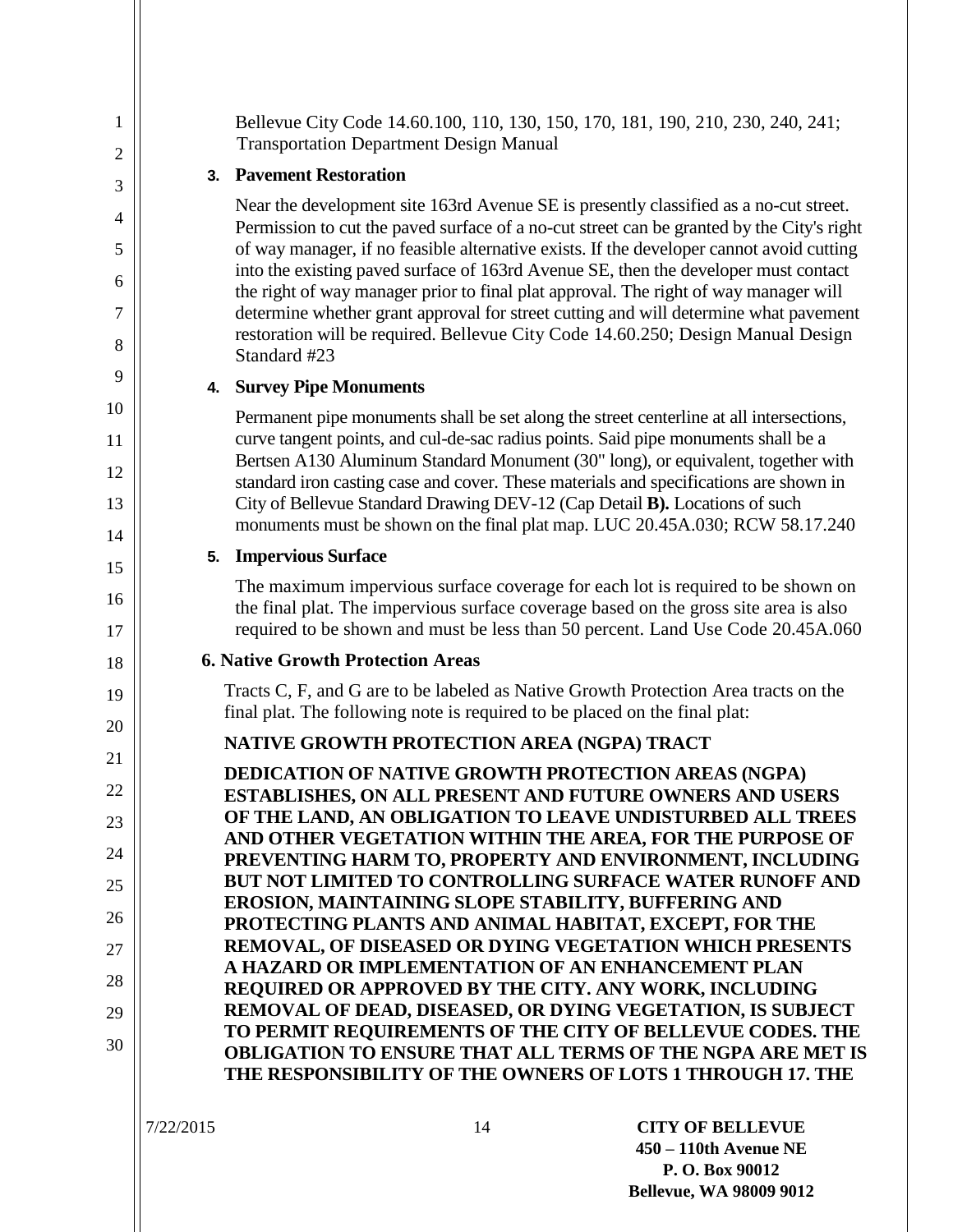| 1              | CITY OF BELLEVUE SHALL HAVE THE RIGHT, BUT NOT THE                                                                                                                                                                                                                                      |  |
|----------------|-----------------------------------------------------------------------------------------------------------------------------------------------------------------------------------------------------------------------------------------------------------------------------------------|--|
| $\overline{2}$ | <b>OBLIGATION, TO. ENFORCE THE REQUIREMENTS, TERMS, AND</b><br><b>CONDITIONS OF THIS RESTRICTION BY ANY, METHOD AVAILABLE</b>                                                                                                                                                           |  |
| 3              | <b>UNDER LAW.</b> Land Use Code 20.45A.060                                                                                                                                                                                                                                              |  |
| $\overline{4}$ | <b>7. Native Growth Protection Easement</b>                                                                                                                                                                                                                                             |  |
| 5<br>6         | A 15 foot strip along the eastern boundary of Lot 14 shall be placed within a Native<br>Growth Protection Easement (NGPE), labeled as such on the final plat. The NGPE shall<br>be the subject of a management plan designating such future management responsibilities                 |  |
| 7              | and limitations as the City chooses to impose. The Applicant and the City shall enter into                                                                                                                                                                                              |  |
| 8<br>9         | an agreement with the Rudasics, present owners of property adjacent to Lot 14 on the<br>east, allowing the Rudasics to access the NGPE to augment or maintain the existing                                                                                                              |  |
|                | vegetation there, consistent with the management plan.                                                                                                                                                                                                                                  |  |
| 10             | 8. Restrictive Covenant/Sign                                                                                                                                                                                                                                                            |  |
| 11<br>12       | Prior to final plat recording, the Applicant shall record a restrictive covenant prohibiting<br>owners of Goldenwood lots from using the easement for access to the I-90 bike trail as a<br>means of access to SE 39th Place. This restriction shall be noted on the final plat. A sign |  |
| 13             | advising of this limitation shall be placed in an appropriate location.                                                                                                                                                                                                                 |  |
| 14             | 9. Maintenance of Easement Connecting to I-90 Bike Path.                                                                                                                                                                                                                                |  |
| 15             | The easement providing access to the I-90 bike path shall be maintained in essentially its                                                                                                                                                                                              |  |
| 16             | present condition. No trees or foliage bordering this route shall be cut or pruned without<br>prior City approval.                                                                                                                                                                      |  |
| 17             |                                                                                                                                                                                                                                                                                         |  |
| 18             | <b>DECISION</b>                                                                                                                                                                                                                                                                         |  |
| 19             | The Preliminary Plat for Goldenwood (14-124437-LO) is approved, subject to the                                                                                                                                                                                                          |  |
| 20             | conditions set forth above. The appeal of Steven and Jacqueline Rudasics of the Critical Areas                                                                                                                                                                                          |  |
| 21             | Land Use Permit and the SEPA Determination of Non-Significance is dismissed.                                                                                                                                                                                                            |  |
| 22             |                                                                                                                                                                                                                                                                                         |  |
| 23             | DONE, this 22nd, day of July 2015.                                                                                                                                                                                                                                                      |  |
| 24             | Write Duffel                                                                                                                                                                                                                                                                            |  |
| 25             |                                                                                                                                                                                                                                                                                         |  |
| 26             | Wick Dufford, Hearing Examiner                                                                                                                                                                                                                                                          |  |
| 27<br>28       |                                                                                                                                                                                                                                                                                         |  |
| 29             |                                                                                                                                                                                                                                                                                         |  |
| 30             |                                                                                                                                                                                                                                                                                         |  |
|                |                                                                                                                                                                                                                                                                                         |  |
|                | 15<br>7/22/2015<br><b>CITY OF BELLEVUE</b><br>450 - 110th Avenue NE<br>P.O. Box 90012<br><b>Bellevue, WA 98009 9012</b>                                                                                                                                                                 |  |